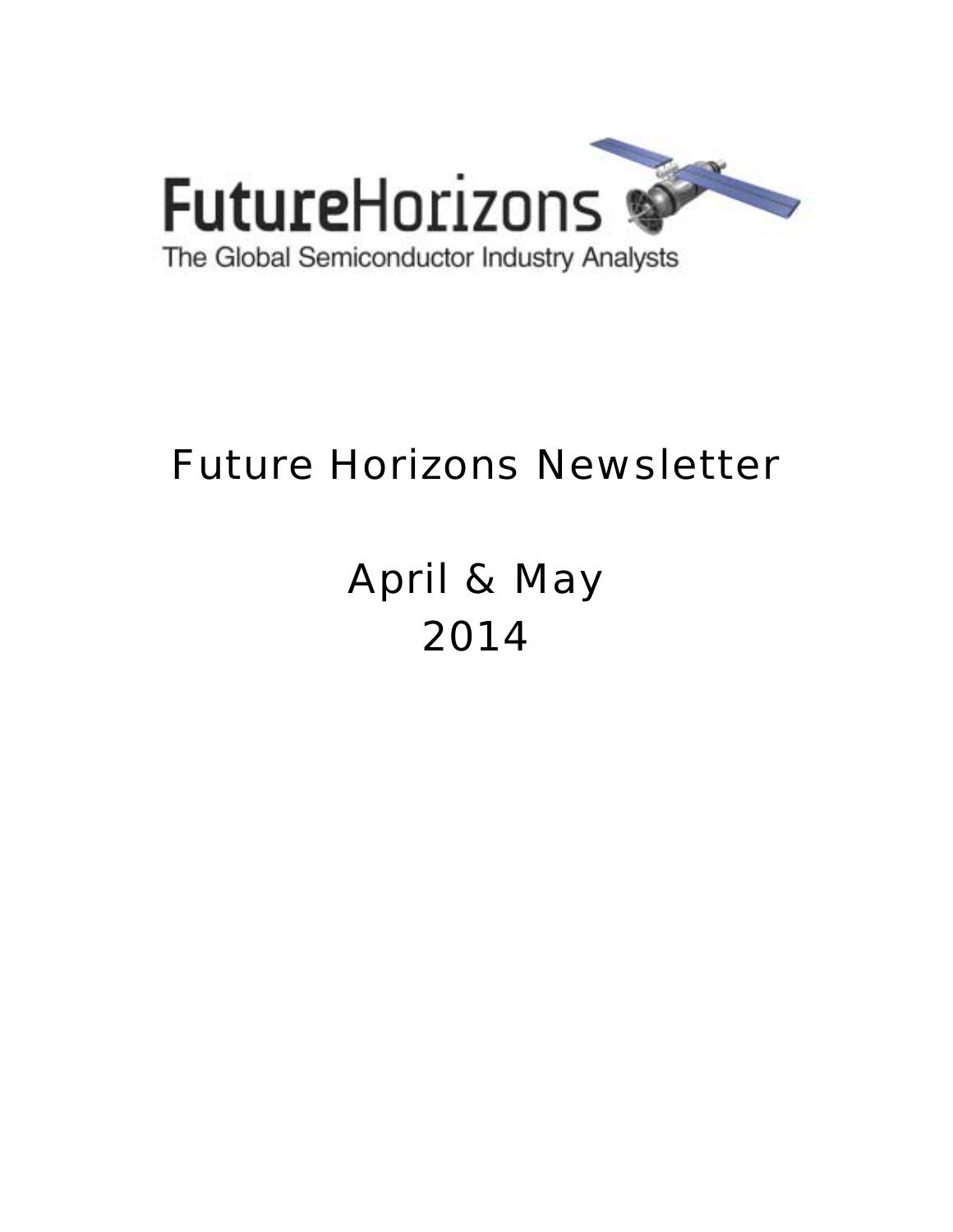# Contents Page

| <b>Industry News by Company</b>              | Page 3 - 7   |
|----------------------------------------------|--------------|
| <b>Industry News &amp; Trends</b>            | Page 8 - 10  |
| <b>East European News &amp; Trends</b>       | Page 11 - 14 |
| <b>World Economic Round Up</b>               | Page 15      |
| <b>Future Horizons &amp; Industry Events</b> | Page 16      |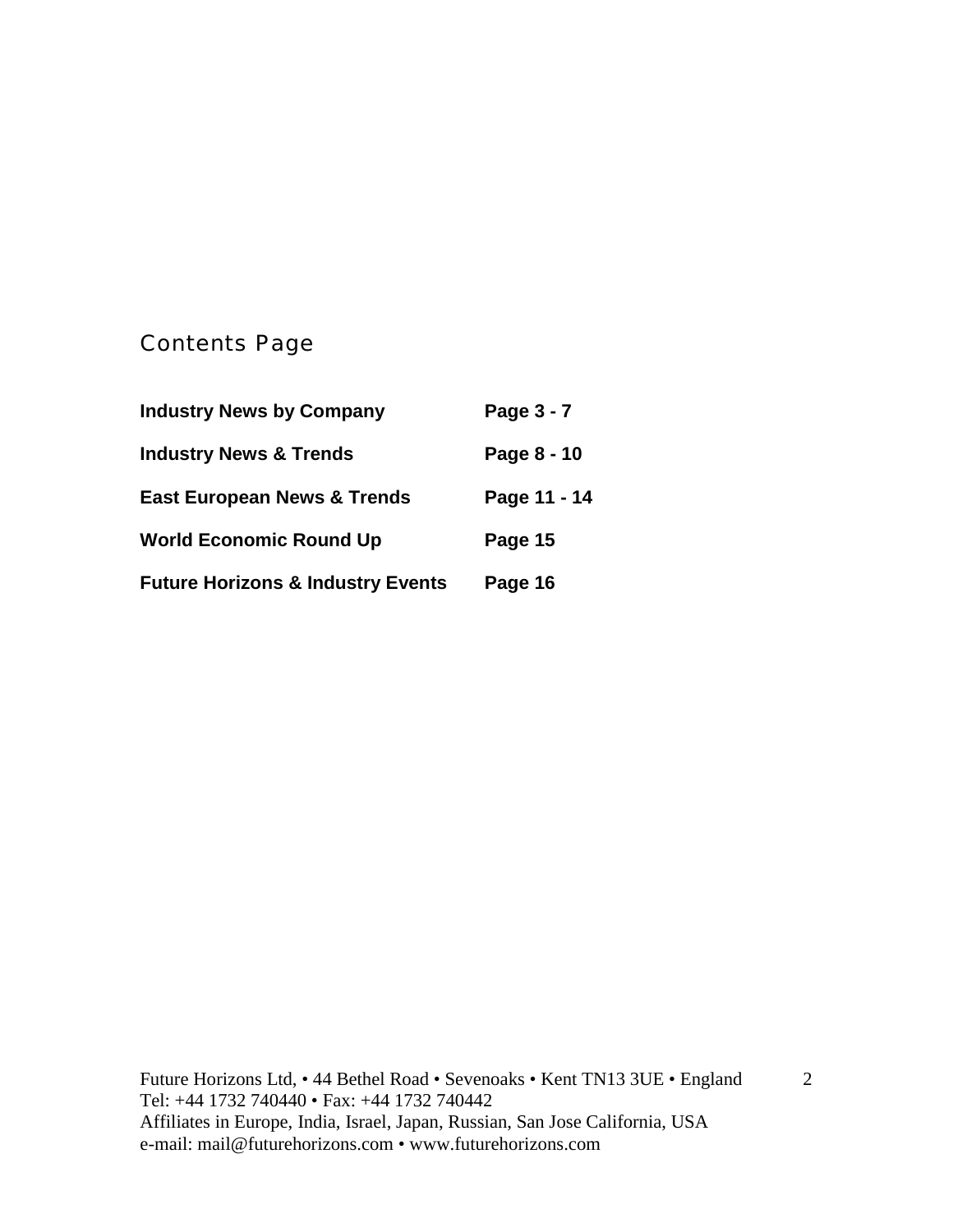Industry News By Company

#### **[Dialog Semiconductor 45W LED Driver Addresses Dimming, Heat And Cost In](http://iwatt.com/press-release/dialog-semiconductor-45w-led-driver-addresses-dimming-heat-and-cost-in-high-power-ssl-bulbs/)  [High Power SSL Bulbs](http://iwatt.com/press-release/dialog-semiconductor-45w-led-driver-addresses-dimming-heat-and-cost-in-high-power-ssl-bulbs/)**

London, UK, 31 March 2014 – Dialog Semiconductor plc (FWB:DLG), a provider of highly integrated power management, AC/DC, solid state lighting and short-range wireless technologies, today introduced its latest single-stage LED driver to address dimming performance, heat and cost in high power, dimmable solid state lighting (SSL) applications. The new 45W output iW3600 seamlessly dims from 100% down to 1% of measured light with virtually no dead travel and offers low pop-on current to turn light on at very low dimmer levels  $\langle 5\% \rangle$  of light output). It also uses Dialog's patented, configurable over-temperature protection (OTP) derating to tackle LED bulb lifetime issues caused by excessive heat, while its single-stage, digital design lowers Bill Of Material (BOM) costs for lighting OEMs.

Designed for retrofit bulbs including external, dimmable lighting ballast drivers and A19, PAR and T8 bulb replacements used in existing phase-cut dimmer installations, the iW3600 incorporates Dialog's patented intelligent dimming control to provide compatibility with a wider range of dimmers, including TRIAC, digital and universal dimmers. This technology uses digital analytics to query the dimmer and applies algorithms that automatically adapt to the dimmer type.

#### **[Fairchild Acquires Body Motion Capture Firm Xsens: Report](http://www.eetimes.com/document.asp?doc_id=1321348&_mc=RSS_EET_EDT)**

Fairchild Semiconductor International Inc. (San Jose, Calif.) has acquired Xsens Technologies BV (Eschede, the Netherlands), a private company that has specialized in 3D motion tracking products based on MEMS inertial sensors.

According to a report, Xsens executives were giving out Fairchild branded business cards at the Mobile World Congress. No details have been provided of the purchase price for Xsens.

Both Xsens and Fairchild spokespeople declined to confirm or deny the deal or provide more information.

## **[Infineon's New Security Chip Solution Protects Connected Electronics](http://www.infineon.com/cms/en/corporate/press/news/releases/2014/INFCCS201403-032.html)**

Neubiberg, Germany – March 31st, 2014 – Infineon Technologies AG (FSE: IFX / OTCQX: IFNNY) today announced its OPTIGA™ Trust P, a programmable hardwarebased solution for improved security of electronic devices in connected systems. The addition to the OPTIGA Trust family provides robust device authentication, protects computing systems from both intentional attacks and accidental damage from user error, and enhances security and privacy of stored data.

Allowing the connection to only known, legitimate devices is a key element to any system security, and it becomes crucial when there are more and more connected devices used by enterprises and consumers. By integrating the OPTIGA Trust P into their designs, electronics manufacturers add a security safe to their embedded system.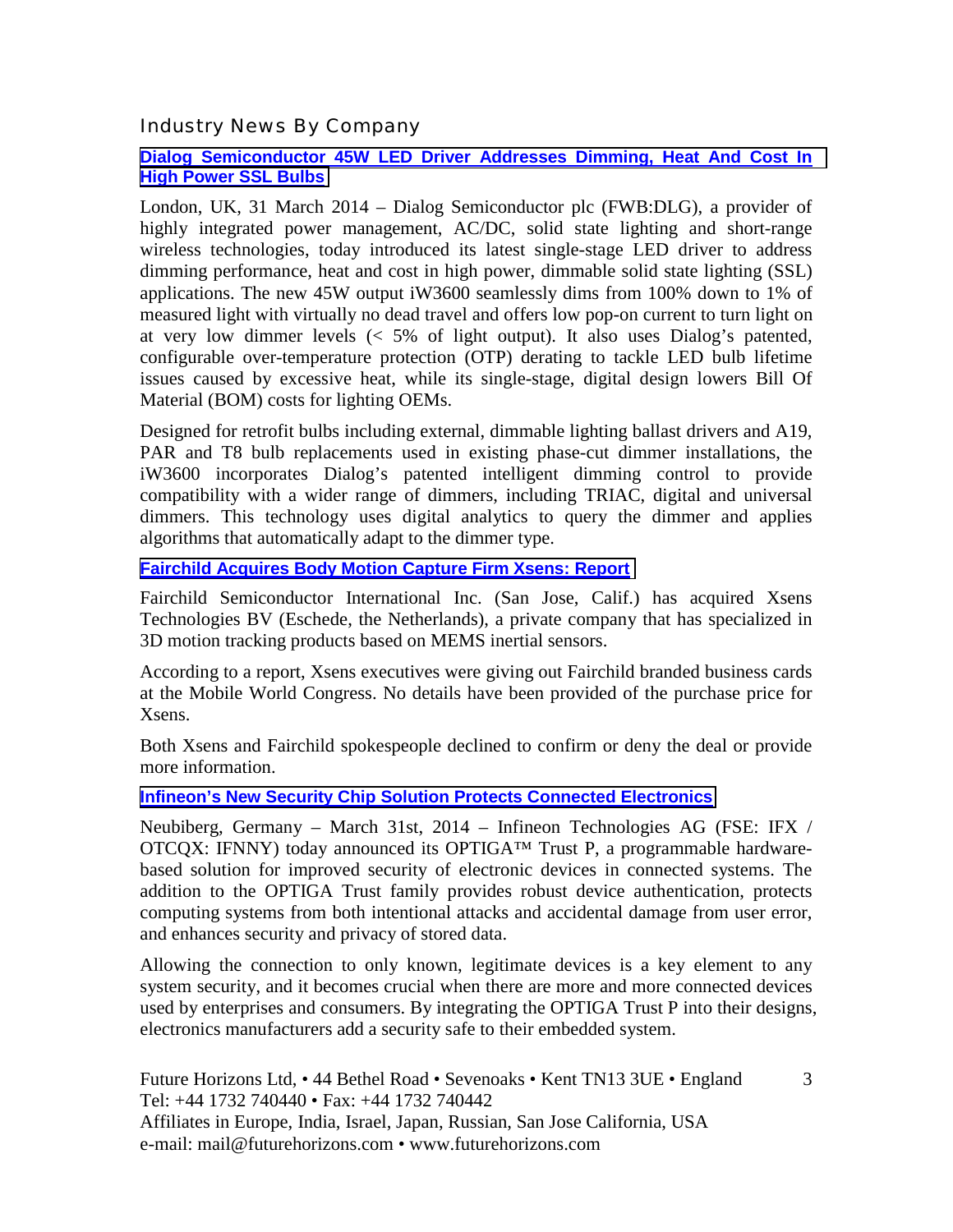#### **Intel To Buy Smartwatch Startup**

Intel is set to acquire a smartwatch startup as part of the company's new focus on wearables and the Internet of Things. TechCrunch revealed that San Francisco-based Basis sold for between \$100 million and \$150 million.

Basis designs a wrist-based health tracker and online personal dashboard to measure sleep cycle and activity. The Basis Sleep Tracker tracks and analyzes REM, light, and toss-and-turn sleep patterns using four different sensors: a three-axis accelerometer to measure body activity and sleep quality, a perspiration monitor, skin temperature sensor and heart rate monitor for pattern accuracy.

#### **[Nordic Semiconductor Launches Reference Design For Bluetooth Smart Beacons](http://www.ciol.com/ciol/news/212889/nordic-semiconductor-launches-reference-design-bluetooth-smart-beacons)**

OSLO, NORWAY: Ultra low power (ULP) RF specialist Nordic Semiconductor ASA announced the release of a reference design for Bluetooth® Smart beacons based on Nordic's multiple award-winning and class-leading nRF51822 multiprotocol Bluetooth Smart and proprietary 2.4GHz System-on-Chip (SoC). Bluetooth Smart beacons are lowcost, low-power Bluetooth low energy wireless transmitters that can advertise their location to Bluetooth Smart Ready smartphones in close proximity.

The nRF51822 Beacon Kit allows developers and engineers to develop their own beacon applications using Apple's iBeacon standards, or create their own beacons based on their own specifications using Bluetooth Smart. This kit is an ideal starting point for OEMs and ODMs to begin development of beacon hardware to be used together with associated back-end services that they will typically offer as complete beacon solutions to their customers.

## **[ON Semi Eyes Industrial Sector With Truesense Acquisition](http://www.eetindia.co.in/ART_8800696870_1800015_NT_591f1dd2.HTM)**

ON Semiconductor struck a deal with Platinum Equity to buy image sensor device maker Truesense Imaging for \$92 million in cash. The merger is said to complement ON Semiconductor's custom and standard CMOS image sensor product portfolio, which also includes contact image sensor modules, ambient light sensors, proximity sensors, and touch sensors.

Truesense produces interline transfer charge-coupled device (CCD), full Frame CCD, linear CCD, and CMOS image sensors that target several industrial end-markets.

"The pending acquisition of Truesense Imaging is a step towards our stated strategic goal of expanding our presence in select segments of the industrial end-market," said ON Semiconductor president and CEO Keith Jackson in a press release. "With the acquisition of Truesense, we will augment our abilities to deliver a broad range of high-performance image sensors to the industrial end-market and at the same time significantly expand our customer footprint."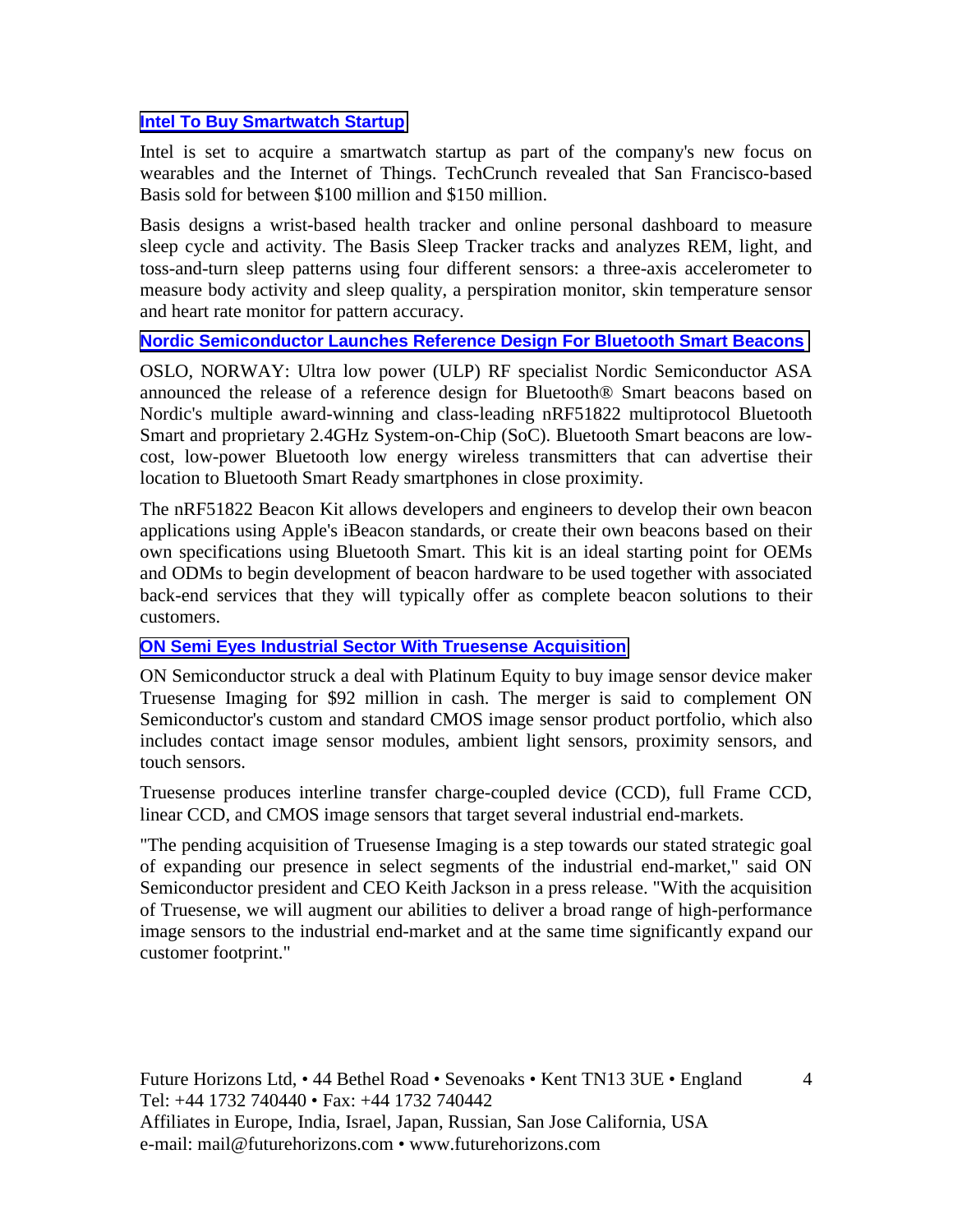## **[Joint Venture Boosts Photronics In Supplying Taiwan Semiconductor Market](http://www.newstimes.com/news/article/Joint-venture-boosts-Photronics-in-supplying-5386925.php)**

Photronics, a Brookfield-based supplier of imaging technology for the global electronics industry, has entered a joint venture with a Japanese company to create the largest domestic supplier of photomasks in Taiwan serving the semiconductor industry.

Photomasks are high precision quartz plates that contain microscopic images of electronic circuits and are a key element in the manufacture of semiconductor chips and flat panel displays.

The partnership between Photronics and Dai Nippon Printing forms a joint venture, Photronics DNP Mask Corp., which will focus on serving semiconductor manufacturers in Taiwan.

#### **[Samsung Now Mass Producing Industry's Most Advanced 4Gb DDR3, Using 20](http://www.marketwatch.com/story/samsung-now-mass-producing-industrys-most-advanced-4gb-ddr3-using-20-nanometer-process-technology-2014-03-10?reflink=MW_news_stmp)  [Nanometer Process Technology](http://www.marketwatch.com/story/samsung-now-mass-producing-industrys-most-advanced-4gb-ddr3-using-20-nanometer-process-technology-2014-03-10?reflink=MW_news_stmp)**

SEOUL, South Korea, Mar 10, 2014 (BUSINESS WIRE) -- Samsung Electronics Co., Ltd., the world leader in memory technology, today announced that it is mass producing the most advanced DDR3 memory, based on a new 20 nanometer process technology, for use in a wide range of computing applications.

Samsung has pushed the envelope of DRAM scaling, while utilizing currently available immersion ArF lithography, in its roll-out of the industry's most advanced 20-nanometer (nm) 4-gigabit (Gb) DDR3 DRAM.

With DRAM memory, where each cell consists of a capacitor and a transistor linked to one another, scaling is more difficult than with NAND Flash memory in which a cell only needs a transistor. To continue scaling for more advanced DRAM, Samsung refined its design and manufacturing.

#### **[Samsung And GLOBALFOUNDRIES Forge Strategic Collaboration To Deliver](http://www.marketwatch.com/story/samsung-and-globalfoundries-forge-strategic-collaboration-to-deliver-multi-sourced-offering-of-14nm-finfet-semiconductor-technology-2014-04-17)  [Multi-Sourced Offering Of 14nm FinFET Semiconductor Technology](http://www.marketwatch.com/story/samsung-and-globalfoundries-forge-strategic-collaboration-to-deliver-multi-sourced-offering-of-14nm-finfet-semiconductor-technology-2014-04-17)**

Samsung Electronics Co., Ltd. and GLOBALFOUNDRIES today announced a new strategic collaboration to deliver global capacity for 14 nanometer (nm) FinFET process technology. For the first time, the industry's most advanced 14nm FinFET technology will be available at both Samsung and GLOBALFOUNDRIES, giving customers the assurance of supply that can only come from true design compatibility at multiple sources across the globe. The new collaboration will leverage the companies' worldwide leadingedge semiconductor manufacturing capabilities, with volume production at Samsung's fabs in Hwaseong, Korea and Austin, Texas, as well as GLOBALFOUNDRIES' fab in Saratoga, New York.

Developed by Samsung and licensed to GLOBALFOUNDRIES, the 14nm FinFET process is based on a technology platform that has already gained traction as the leading choice for high-volume, power-efficient system-on-chip (SoC) designs. The platform taps the benefits of three-dimensional, fully depleted FinFET transistors to overcome the limitations of planar transistor technology, enabling up to 20 percent higher speed, 35 percent less power and 15 percent area scaling over industry 20nm planar technology.

Future Horizons Ltd, • 44 Bethel Road • Sevenoaks • Kent TN13 3UE • England Tel: +44 1732 740440 • Fax: +44 1732 740442 Affiliates in Europe, India, Israel, Japan, Russian, San Jose California, USA e-mail: mail@futurehorizons.com • www.futurehorizons.com

5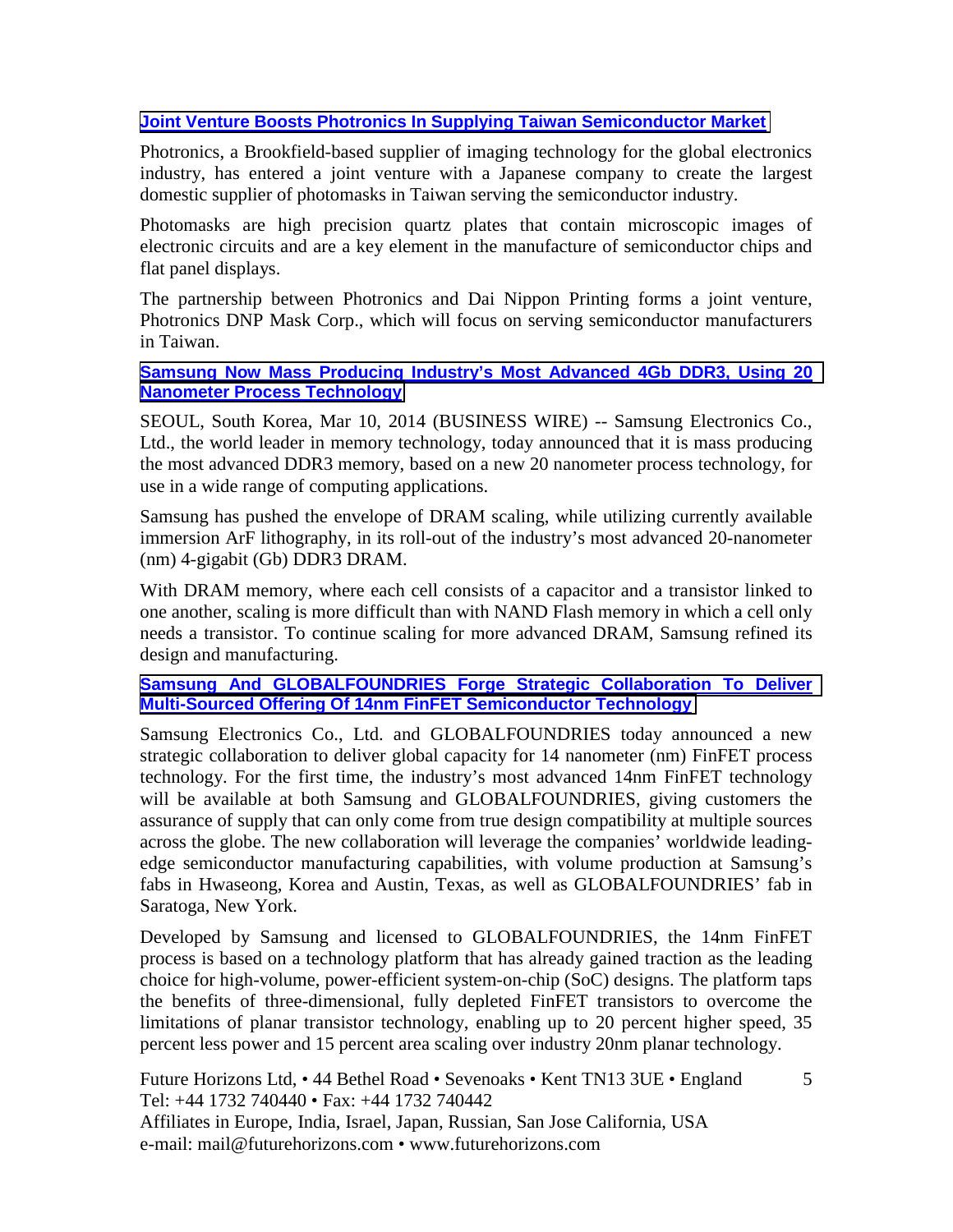#### **[Wearable-Solutions Designer Maxwell Guider Technology Selects](http://www.st.com/web/en/press/en/t3542)  [STMicroelectronics MEMS Sensors for Advanced Activity Trackers](http://www.st.com/web/en/press/en/t3542)**

STMicroelectronics (NYSE: STM), a global semiconductor leader serving customers across the spectrum of electronics applications, the world's top MEMS (Micro-Electro-Mechanical Systems) manufacturer and the leading supplier of MEMS for consumer and mobile applications1, announces that Maxwell Guider Technology, an innovative wearable-solutions company in Taiwan, selected ST's LSM330 6-axis inertial module and LIS3DSH 3-axis accelerometer as the foundation for its low-power motion-sensing activity trackers suited for all generations and lifestyles.

"Simple activity-tracking capability is no longer enough for consumers adopting the Smart Mobile Lifestyle; bulky, dull, and dumb wearable devices are not welcomed in the market," said Morgan Yang, CEO of Maxwell Guider Technology. "Consumers want wearable devices that are smart enough to automatically distinguish whether they are swimming, playing soccer, dancing or practicing yoga, and ST is the only supplier whose sensors keep that concept in mind—and meet our demands for dynamic and selectable acceleration range, stability,

#### **[TI Intros Wireless Network Range Extender](http://www.eetindia.co.in/ART_8800696310_1800005_NP_1c7f4ec0.HTM)**

Texas Instruments (TI) has debuted the SimpleLink CC2592 range extender that claims to deliver up to seven times improvement in range when paired with TI's 2.4GHz low power RF solutions for ZigBee, 802.15.4, 6LoWPAN and Bluetooth low energy networks.

The first launched pairing is the CC2592 with the SimpleLink ZigBee CC2538 wireless MCU to speed time to market of ZigBee-enabled equipment. The combined solution benefits from -101dBm sensitivity and 20dBm output power, which raises the link budget by 17dB.

According to TI, as a low cost, industrial temperature solution, the CC2592 offers extended range for a variety of applications including gateways, electric and gas meters, home and building automation, lighting, safety and security systems. Also, the range extender is a highly integrated solution with small external BOM, which reduces cost, simplifies layout and allows for smaller end-equipment form factors, added the company.

## **[TowerJazz and Panasonic Enter JV for Semiconductor Manufacturing Processes](http://www.azom.com/news.aspx?newsID=40694)**

TowerJazz, the global specialty foundry leader, today announced the successful completion and kick-off of the joint venture (JV) with Panasonic Corporation (First Section of TSE and NSE ticker: 6752).

Within the scope of the JV, Panasonic transferred its semiconductor manufacturing process and capacity tools of 8 inch and 12 inch wafers at its Hokuriku factories (Uozu, Tonami and Arai) to the JV, committing to acquire its products from the JV for a longterm period of at least five years of volume production. TowerJazz is holding 51% of the shares of the JV, and its revenues are increased by approximately \$400 million per annum. Panasonic Corporation will be a 49% shareholder of the JV.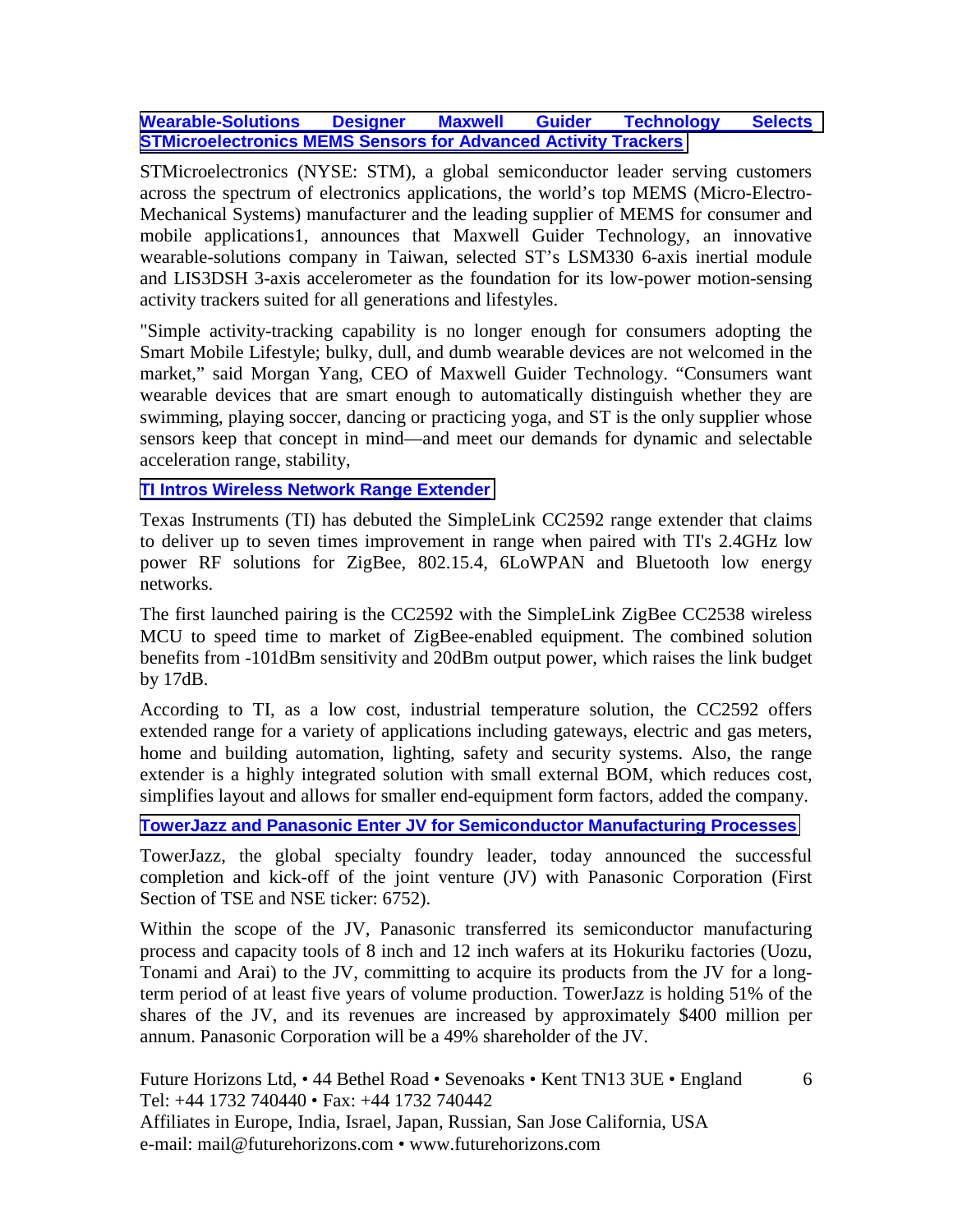The JV will enable TowerJazz to offer its customers capacity of a state of the art 300mm technology fab including best of class 65nm CMOS image sensor dark current and quantum efficiency performance and additional 45nm digital technology, and added available capacity of approximately 800,000 wafers per year (8 inch equivalent) in three manufacturing facilities in Japan. The JV will continue the production of Panasonic's semiconductor processes as Panasonic's subcontractor as well as seek to expand operations by leveraging TowerJazz's customers and businesses to capture out-of-group sales.

#### **[TSMC Extends Chip Stack Tech With 2.5D/3D ICs](http://www.eetindia.co.in/ART_8800697661_1800007_NT_15df171e.HTM)**

TSMC has recently expanded its line-up with the introduction of 2.5D and 3D ICs. The company presented its work on chip stacks as one part of a broad overview of its technology portfolio for a North American market that comprises 74 per cent of its foundry business.

The company presently offers four versions of its 28nm process, a 20nm planar technology, and is ramping up a 16nm FinFET process, said Jack Sun, TSMC's CTO. It will offer a 16FF+ process before July that is GDS compatible with the current 16FF and sports 16-18 per cent faster data rates and lower leakage, he said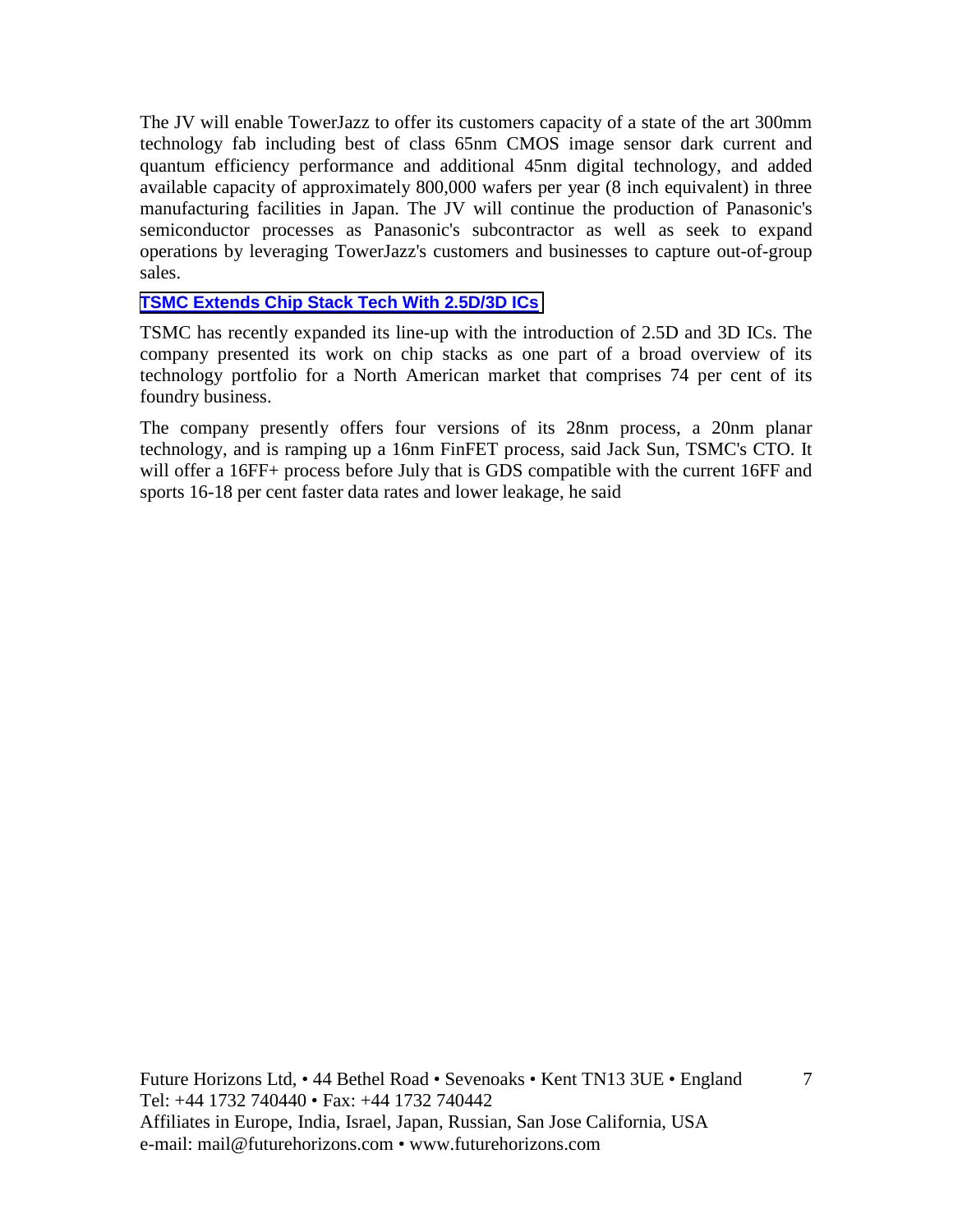Industry News & Trends

**[S. Korea World's 2nd-Largest Semiconductor Supplier In 2013](http://english.yonhapnews.co.kr/business/2014/03/24/56/0503000000AEN20140324001200320F.html)**

SEJONG, March 24 (Yonhap) -- South Korea's global market share for semiconductors grew to be the world's second largest last year, surpassing that of Japan for the first time in history, the government said Monday.

In 2013, South Korea sold about US\$51.51 billion worth of semiconductors, supplying 16.2 percent of global consumption, according to the Ministry of Trade, Industry and Energy.

The country's global market share gained 1.5 percentage points from 14.7 percent in the previous year. As a global leader, the U.S. also continued to expand its market share from 50.7 percent in 2012 to 52.4 percent.

#### **[Graphene Nanoflakes Boost Solar Panel Efficiency](http://www.eetindia.co.in/ART_8800695897_1800008_NT_0c4af8a9.HTM?click_from=8800110723,9950114561,2014-03-10,EEIOL,ARTICLE_ALERT)**

A team of researchers at the University of Cincinnati has found a way of using graphene nanoflakes to make solar-powered panels in lights, calculators and roofs lighter, cheaper, more flexible and more efficient. The study found that efficiency increased threefold by adding graphene, because the material was helping to rapidly transport charges to achieve higher photocurrent.

Fei Yu, a University of Cincinnati doctoral student in materials engineering, has experimented with adding a small fraction of graphene nanoflakes to polymer-blend bulk-heterojunction (BHJ) solar cells to improve performance and lower costs of solar energy.

**[German Researchers Make Induction Stove More Affordable and More Energy Efficient](http://www.infineon.com/cms/en/corporate/press/news/releases/2014/INFXX201403-030.html)**

Neubiberg, Germany – March 19, 2014 – Induction stoves are getting more affordable and more energy efficient. This is the result of the three-year research project "InduKOCH". The research team consisted of E.G.O. Group, a worldwide supplier for manufacturers of household appliances, the University of Bremen's Institute for Electrical Drives, Power Electronics and Devices (IALB) and semiconductor manufacturer Infineon Technologies, who headed the project.

The team succeeded in reducing the number of components that induction stoves require. The benefits for consumers: in the future a standard induction stove will not be much more expensive than a conventional stove. Moreover, there will be less power dissipation so that today's already very energy-efficient induction methods will use even less electricity in the future. Induction heaters and stoves based on InduKOCH technology consume between 20 and 100 kilowatt-hours (kWh) less power per year than conventional electric stoves, making an active contribution to climate protection.

## **[Ray Tracing Makes Its Way Into Mobile Devices](http://www.eetindia.co.in/ART_8800696315_1800012_NT_b9742fac.HTM)**

Ray tracing is a hybrid rendering technique that can provide high-quality dynamic lighting and shadow effects and can enhance other elements of the game engine as well. One example is improving game AI. Characters in a first-person shooter that can start to

Future Horizons Ltd, • 44 Bethel Road • Sevenoaks • Kent TN13 3UE • England Tel: +44 1732 740440 • Fax: +44 1732 740442 Affiliates in Europe, India, Israel, Japan, Russian, San Jose California, USA e-mail: mail@futurehorizons.com • www.futurehorizons.com

8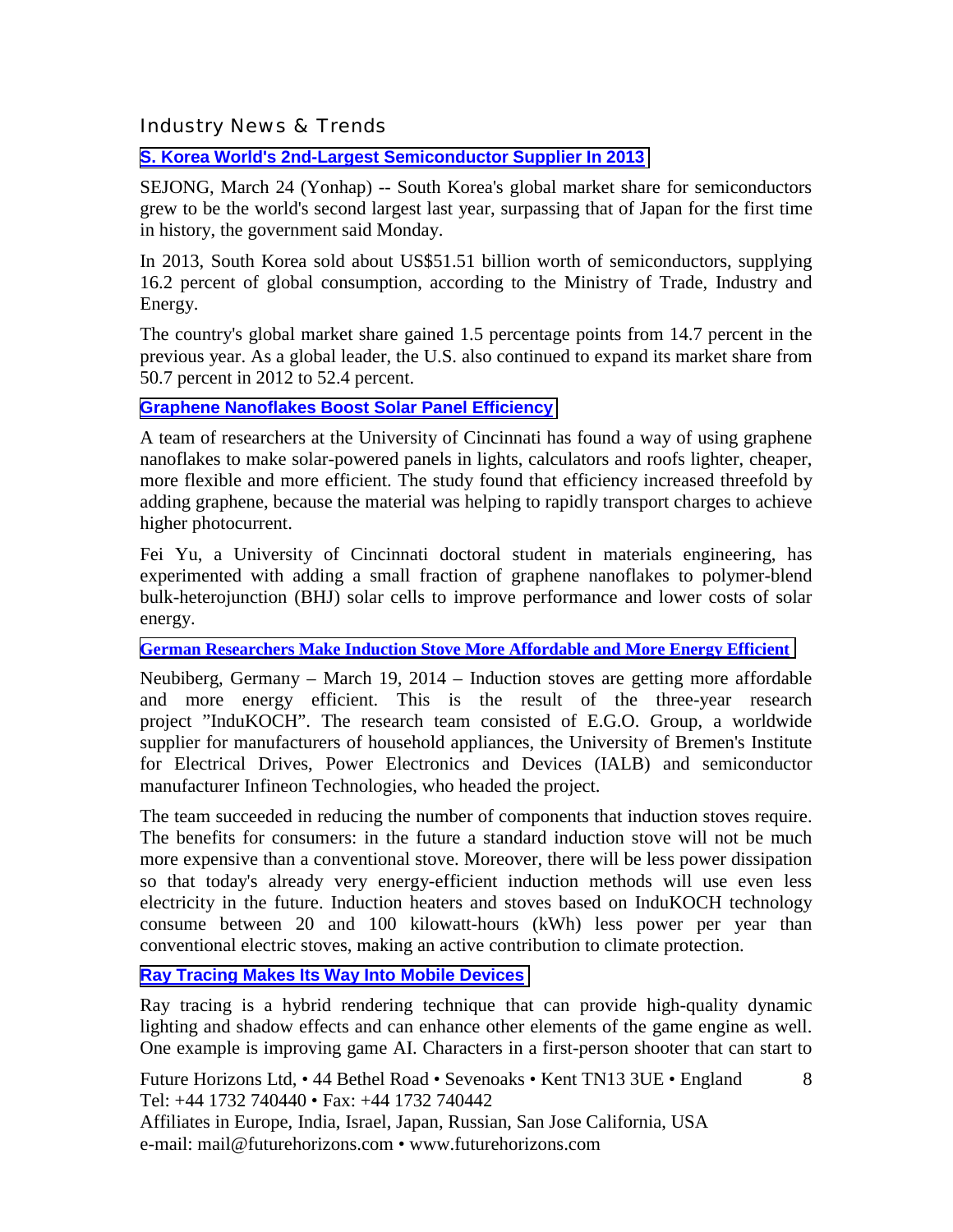see and understand the 3D environment around them, using the ray tracing to process spatial understanding, opens up a world for realistic behaviour when in-game agents can make decisions based on direct line-of-sight calculations that model what they are able to see.

Three years and a few months ago, Imagination Technologies surprised the Technorati by buying struggling but clever Caustic Graphics. The value of ray tracing has been well established, as has the painfully slow process of rendering such physically perfect images. The idea of using ray tracing on a mobile device, the arena Imagination plays in, seemed farfetched. Equally questionable was the idea that IP provider Imagination would enter into the chip or AIB PC business: it had been in that business, and that was why it went into IP.

## **[Discovery Of New Semiconductor Holds Promise For 2D Physics And Electronics](http://newscenter.lbl.gov/science-shorts/2014/03/20/discovery-of-rhenium-disulfide/)**

From super-lubricants, to solar cells, to the fledgling technology of valleytronics, there is much to be excited about with the discovery of a unique new two-dimensional semiconductor, rhenium disulfide, by researchers at Berkeley Lab's Molecular Foundry. Rhenium disulfide, unlike molybdenum disulfide and other dichalcogenides, behaves electronically as if it were a 2D monolayer even as a 3D bulk material. This not only opens the door to 2D electronic applications with a 3D material, it also makes it possible to study 2D physics with easy-to-make 3D crystals.

**[Ultra-Thin Light Detectors The Possibility Of Integrating A Light Detector For](http://www.compoundsemiconductor.net/csc/news-details/id/19737450/name/Ultrathin-light-detectors.html)  [Terahertz Radiation Into A Chip](http://www.compoundsemiconductor.net/csc/news-details/id/19737450/name/Ultrathin-light-detectors.html)** 

A new, extremely thin kind of light detector was created at Vienna University of Technology. Two very different technologies were combined for the first time: metamaterials and quantum cascade structures.

The quantum-cascade detector is based on a conventional THz-QCL. It consists of a GaAs/Al0.15Ga0.85As heterostructure grown by MBE with the exact growth sequence: 8.0/2.7/6.6/4.1/15.5/3.0/9.2/5.5 nm, where the bold letters represent the Al0.15Ga0.85As barriers and the normal letters the GaAs wells.

Subtle interactions of electrons and light make them very valuable for technology; ultrathin systems of semiconductor layers can turn electrical voltage into light. But they can also be used the other way around and serve as light detectors.

## **Local Start-Up Promises Month-Long Battery Life For Wearables**

Ineda Systems has announced its line of 'Dhanush' SoCs, designed to meet the extremely low-power and long battery-life requirements of wearable electronic devices. The start-up, which is dubbing these CPUs as Wearable Processing Units (WPUs), has some very high goals for the chips. Ineda claims it can enable 30 days of always-on battery life, with always-on speech recognition, sensor analysis, and contextual computing, and also Bluetooth Low Energy (BLE) connectivity.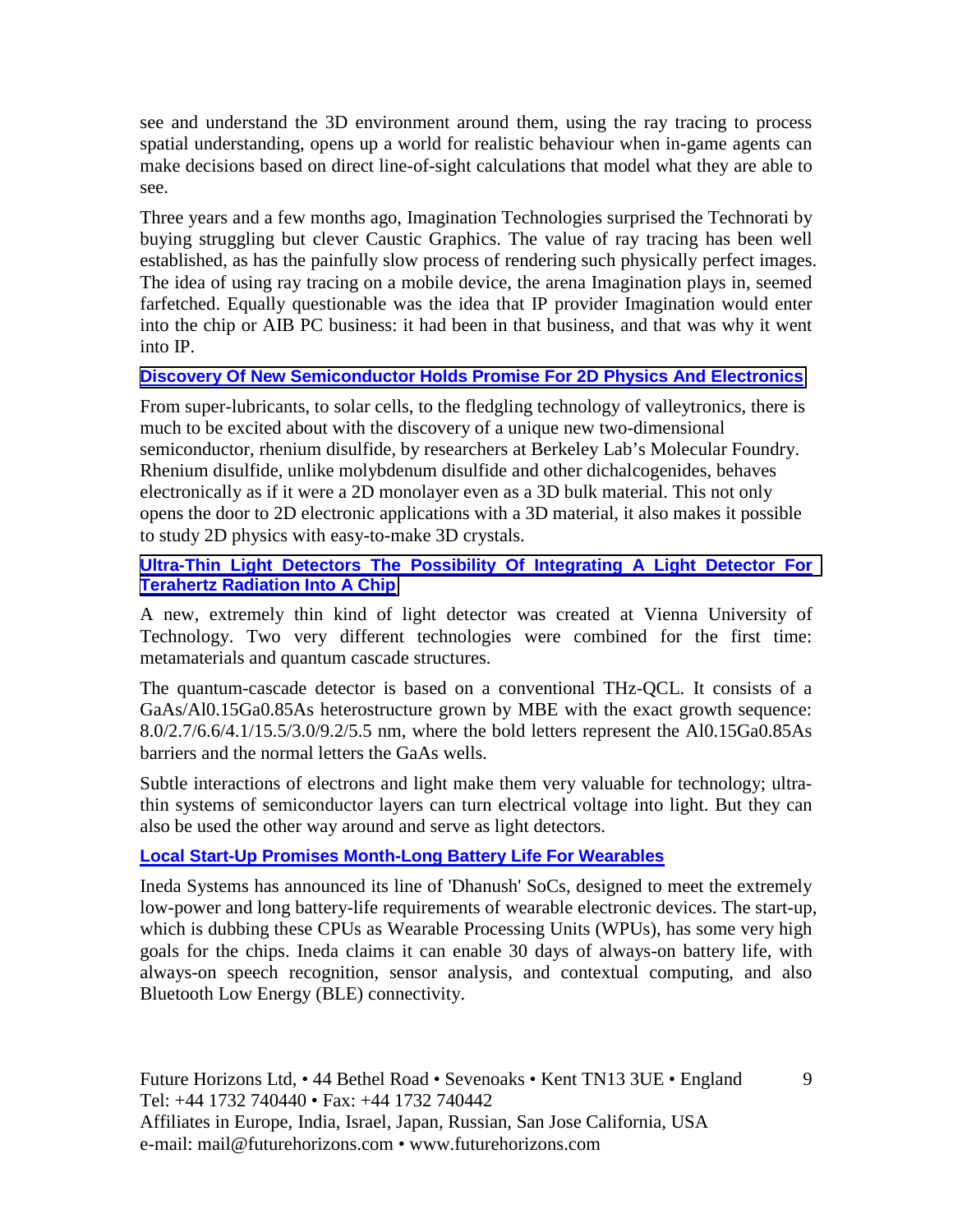Dhanush SoCs include the Nano, Micro, Optima, and Advanced, which are geared towards meeting the demanded system prices of wearables that start at \$299 on the highend and extend to below \$99 on the low-end.

# **[TI Aims For Lighter Cars, Less Cables Via Bluetooth LE](http://www.eetindia.co.in/ART_8800697548_1800005_NT_6b6ea507.HTM)**

There's no stopping Bluetooth Low Energy from making its way and (potentially) staying as a regular technology in automobiles. Bluetooth is being used to allow hands-free phone calls inside the car, along with infotainment control, and is on track to deliver more. Soon enough, we could be seeing Bluetooth Low Energy technology exploited for opening and closing doors and windows, or adjusting seats, mirrors and lighting, all wirelessly, by touching a smartphone or punching a wirelessly controlled in-vehicle button.

Texas Instruments, armed with its automotive-qualified Bluetooth Low Energy device, hopes to be in the forefront of the emerging automotive revolution in which car OEMs advocate to replace in-car cables with wireless technologies, and promote smartphonecontrolled applications for their vehicles.

## **[Land Rover Lets Drivers See Through Bonnet, Engine Bay](http://www.eetindia.co.in/ART_8800697241_1800001_NT_a277fc1b.HTM?click_from=8800111825,9950114561,2014-04-15,EEIOL,ARTICLE_ALERThttp://www.eetindia.co.in/ART_8800697241_1800001_NT_a277fc1b.HTM?click_from=8800111825,9950114561,2014-04-15,EEIOL,ARTICLE_ALERT)**

Jaguar Land Rover has developed a technology that makes the front part of the vehicle invisible. By combining augmented reality and driver assistance system, the carmaker's Transparent Bonnet technology is geared to help drivers manoeuvring in confined spaces or difficult environments.

The carmaker feeds the video signal from cameras located in the vehicle's grille to a semi-transparent head-up display almost as wide as the windscreen. This effectively enables a see-through view of the terrain next to the vehicle's front wheels. To some extent, it looks like the bonnet and the engine bay were transparent.

## **[Wearable Technology Engineering Time Machine Introduced By Triad](http://www.digitaljournal.com/pr/1893611)  [Semiconductor](http://www.digitaljournal.com/pr/1893611)**

Triad Semiconductor announces rASIC™ solutions for rapid wearable technology IC development. An rASIC is a reconfigurable full custom mixed signal ASIC that radically reduces development times by one full year. Wearable tech applications are demanding high levels of integration to achieve the cost, size, weight, power and performance goals demanded in this rapidly evolving market segment. Design engineers are learning that they cannot simply rely on a bag full of discrete standard products to achieve their SWaP and cost goals for products to be worn on the body.

Triad's rASICs give design teams the ability to rapidly and inexpensively integrate functions such as: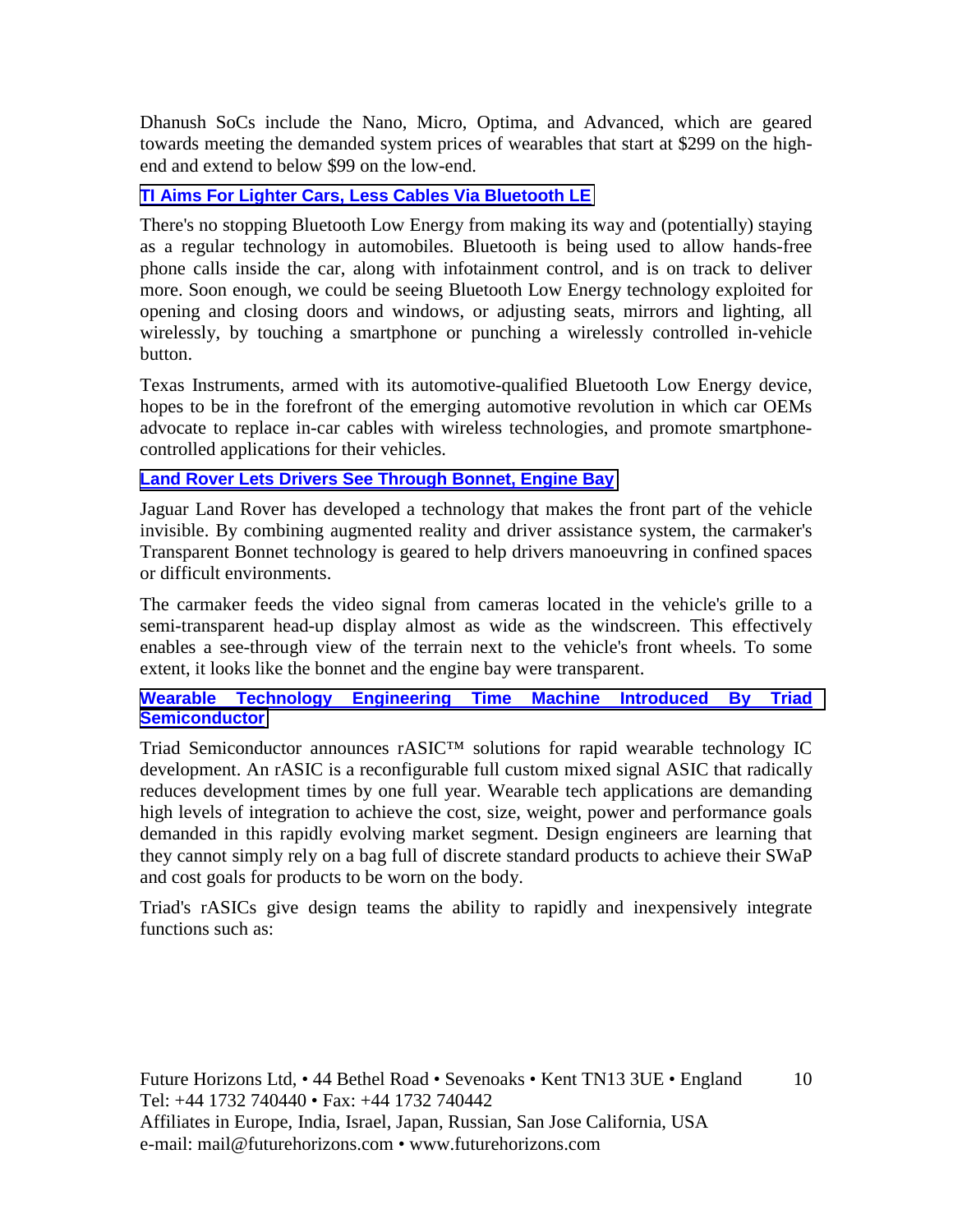#### East European News & Trends

#### **[Yandex Moves Into Mobile](http://rbth.com/science_and_tech/2014/03/19/yandex_moves_into_mobile_35199.html)**

Russian Internet giant Yandex has introduced software for mobile phones. This new software package is the latest sortie by Yandex in its war on Google in the Russian market. Yandex.kit is nearly identical to the Android system, on which is it based, with one major caveat – all Google services are replaced by similar Yandex brand services.

The Explay Flame is equipped with a 4.5-inch display with a resolution of 960 x 540 pixels, 4-core MediaTek MTK 6582M 1.3 GHz processor, 1 GB of RAM, 4 GB of internal memory (microSD cards are supported ), support for standard wireless interfaces, an 8 megapixel camera and a 1700 mAh battery.

These services include the phone's default search engine, e-mail, maps, cloud storage, browser and app store. The Yandex app store has more than 100,000 applications.

The new Flame phone from Explay, a Russian manufacturer of digital multimedia technology, will operate with Yandex.Kit software. The Flame will be available for purchase in April for \$175.

#### **[Russo-Finnish Consortium Halts Siberian LTE Equipment Manufacturing](http://www.marchmontnews.com/Finance-Business/Siberia/20563-Russo-Finnish-consortium-halts-Siberian-LTE-equipment-manufacturing.html)**

Rusnano, Russia's nanotech giant, Tomsk-based Micran, a major electronics manufacturer, and Finland's Nokia Solutions and Networks (NSN) are shutting down Wireless Technology Center (WTC), their joint LTE base station facility in Tomsk, East-West Digital News, the first all English-language online resource dedicated to Russian digital industries, reported earlier this week.

Russian media have offered the lack of legal endorsement by national regulators as an explanation for the move. A year ago WTC equipment was indeed formally denied the status of a "Russian-made product" under Russian law. With NSN then owning 75%, the Siberian production capacity was considered "foreign."

CNews.ru, for one, reported earlier this month that despite the high hopes of the partners last July when Rusnano bought into the JV – thus bringing NSN's shareholding down to 50%, on a par with Rusnano and Micran's combined – the consortium has nonetheless failed to get their product the coveted green light.

#### **[New Polymer-LC-Based Material For Optoelectronics Developed In Krasnoyarsk](http://www.marchmontnews.com/Technology-Innovation/Siberia/20561-New-polymer-LC-based-material-for-optoelectronics-developed-Krasnoyarsk.html)**

Researchers at the Krasnoyarsk-based Kirensky Institute of Physics in Siberia have developed a new composite material for optoelectronics, based on polymers, liquid crystals, and ionic surfactants, Globalsib.com reported.

Ionic surfactants, also known as surface-active substances, are compounds that lower the surface tension between two liquids or between a liquid and a solid, and with their degreasing and wash active abilities have an array of cleaning applications.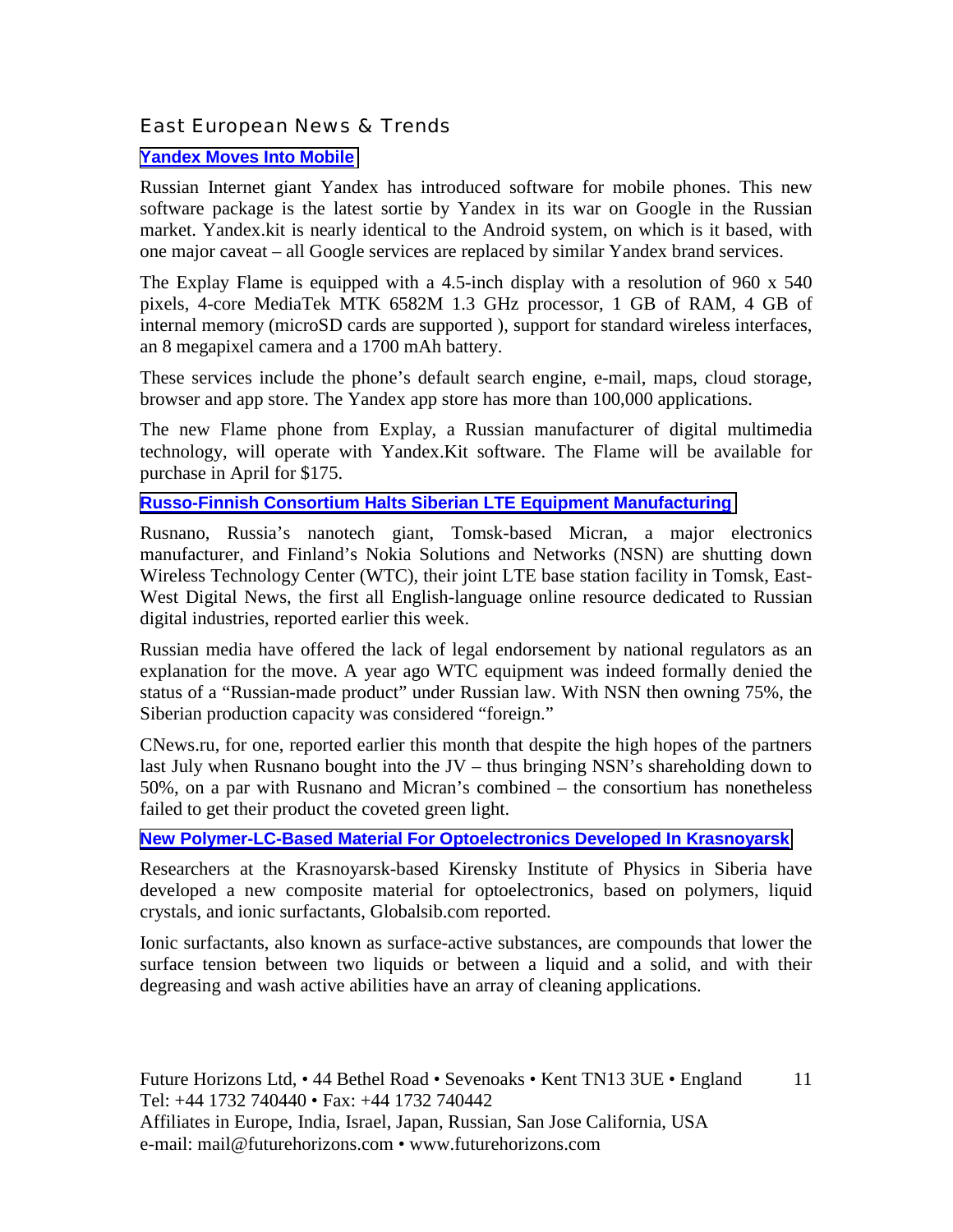According to Oksana Prishchepa, the project manager, the scientists have come up with a "brand new concept of controlling the optical properties of liquid crystal (LC) materials." The approach is believed to considerably broaden the area of LC applications.

#### **[From the Soviet Union to Silicon Valley](http://rbth.com/business/2014/03/25/from_the_soviet_union_to_silicon_valley_35359.html)**

Born in Vladivostok, a city closer to Tokyo than Moscow, investment specialist Alexandra Johnson has always had an international outlook. Soon after the fall of the Soviet Union, she left for the U.S., where she added a M.B.A from the University of California, Berkeley to her Ph.D. from St. Petersburg State University. Once in California, she found her niche as a venture capitalist helping entrepreneurs from her homeland translate their ideas into profits.

The first generation of post-Soviet businessmen were "People who had spent their whole career working for a big state enterprise," Johnson said. Consequently, entrepreneurs were enthusiastic, but didn't always know how to turn their concept into a profitable business. Still, these first time entrepreneurs were creative and eager to explore the world of capitalism. One businessman, an owner of a small grocery store, spontaneously pitched Johnson the development of noiseless coffee grinder. "When I'm talking to Russian entrepreneurs the sky is the limit," Johnson said.

#### **[Roselectronica Invests \\$35m In Innovation Development](http://www.marchmontnews.com/Finance-Business/Central-regions/20553-Roselectronica-invests-35m-innovation-development.html)**

Russia's Roselectronica, the umbrella company for national electronics makers, is expected to invest more than \$35m in its companies' innovation development between now and 2016, Nanonewsnet.ru reported.

The investment will reportedly be funneled into the setup and development of high-tech production facilities that would use Russian-made components, a measure expected to reduce the end cost of products by an estimated 20-27%.

The current investment program will consist of two major parts. One will include the introduction of advanced technologies and the setup of production of civilian products based on the technologies. The other will call for the launch of the commercial-scale manufacture of innovative products.

# **[Russian TV Gear Maker Acquires Portuguese IT Assets, Eyes New Markets](http://www.marchmontnews.com/Finance-Business/North-West/20610-Russian-TV-gear-maker-acquires-Portuguese-IT-assets-eyes-new-markets.html)**

GS Group, a St. Petersburg-based industrial holding with vested interests in telecommunications, has bought into Novabase, the leading IT player in Portugal, and is paving the way for a major expansion in Western Europe and Africa.

The sizable Russian manufacturer of TV receivers and software for TV operators last week completely took over Novabase Digital TV EURL and DTV Research and also acquired 49% of Novabase Digital TV in a 5 million euro deal, reported East-West Digital News, the first all English-language online resource dedicated to Russian digital industries.

GS hopes the move will open the Novabase markets for Russian chips manufactured at the holding's flagship asset, GS Nanotech, in Russia's westernmost enclave of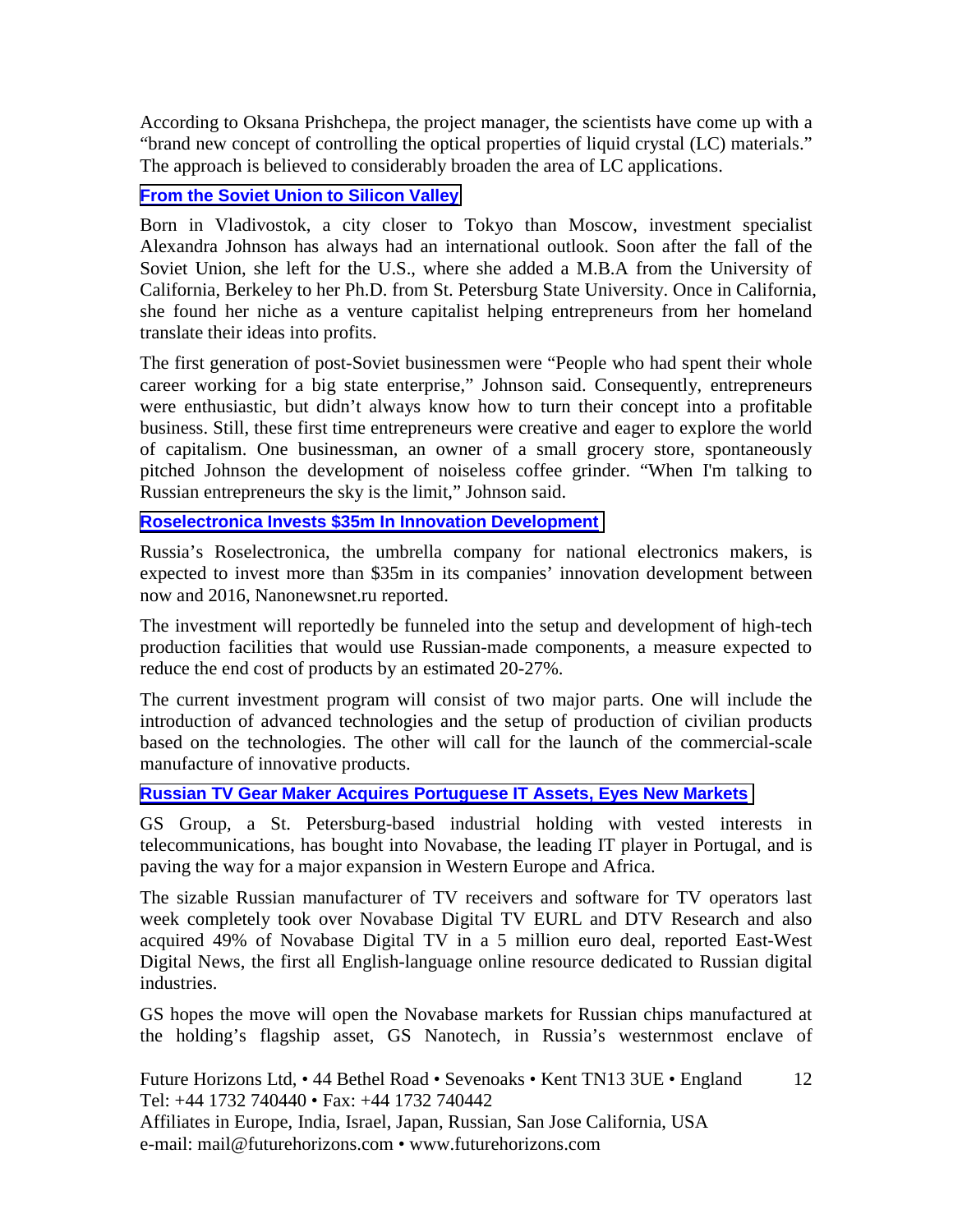Kaliningrad. The Russian company underscored that its chips are based on its proprietary SiP (system-in-package) technology.

#### **[Developer From Outside Moscow Offers Diamond-Based Innovation](http://www.marchmontnews.com/Finance-Business/Central-regions/20597-Developer-outside-Moscow-offers-diamond-based-innovation.html)**

CVD.Spark, the technology company from Troitsk just outside Moscow developing an artificial diamond based product line, has received a \$556,000 grant from the Skolkovo Foundation which is expected to facilitate the commercialization of its proprietary CVD diamond wafer production technology, the Skolkovo Foundation website announced.

Based on this technology, the company manufactures diamond optics, ionizing radiation detectors, special cutters for well-boring machines, and other products.

## **[Russia Has The Cheapest iPhone In Europe](http://rbth.com/business/2014/04/25/russia_has_the_cheapest_iphone_in_europe_36241.html)**

The cost of the iPhone in Russian retail networks is now the lowest in Europe, says the head of Russian cellphone retailer Svyaznoy Michael Touch in the company's upcoming analytical report. According to Touch, this was due to the depreciation of the ruble against the euro. Since the beginning of 2014, it has fallen by 9 percent.

Apple has not changed the ruble selling prices on the iPhone since the beginning of 2014, staff from several of its Russian partner companies told Vedomosti.

#### **[Russia Expects Its Own Chip For Bank Cards As Early As 2015](http://www.marchmontnews.com/Technology-Innovation/Central-regions/20662-Russia-expects-its-own-chip-for-bank-cards-as-early-as-2015.html)**

Pursuing the goal of setting up its own payment operation and clearing centers to circumvent US-based Visa and MasterCard, Russia may have its own homemade chip for banking cards as early as next year.

According to East-West Digital News, the first all English-language online resource dedicated to Russian digital industries, citing the Russian business daily Vedomosti, microelectronics developer and manufacturer Mikron Group has high hopes of getting a new chip certified with MasterCard and Visa no later than in 2015, then starting production of up to 10 million such chips a month. The price will be "competitive enough to rival foreign chipmakers' products," Mikron spokesman Alexei Dianov said.

The banking chip, which Mikron claims has been made to 90-nanometer design rule to ensure enhanced kernel crypto-protection, will feature the PayPass and PayWave contact and contactless technologies that enable easy payments at stores equipped with reader devices.

## **[Russia Ready To Launch Its Most Powerful Chip To Date](http://www.marchmontnews.com/Technology-Innovation/Central-regions/20655-Russia-ready-launch-its-most-powerful-chip-date.html)**

MCST, a Russian electronics maker, has announced the completion of a series of tests for its new Elbrus-4C chip. The developer is gearing up for the serial production of the chip.

Elbrus-4C is a four-kernel microprocessor developed to fit 65-nanometer design rule and supporting three DDR3-1600 memory channels. Each kernel operates at a clock frequency of 800MHz. The chip, which is considered to be a next gen product, also has cache memory increased.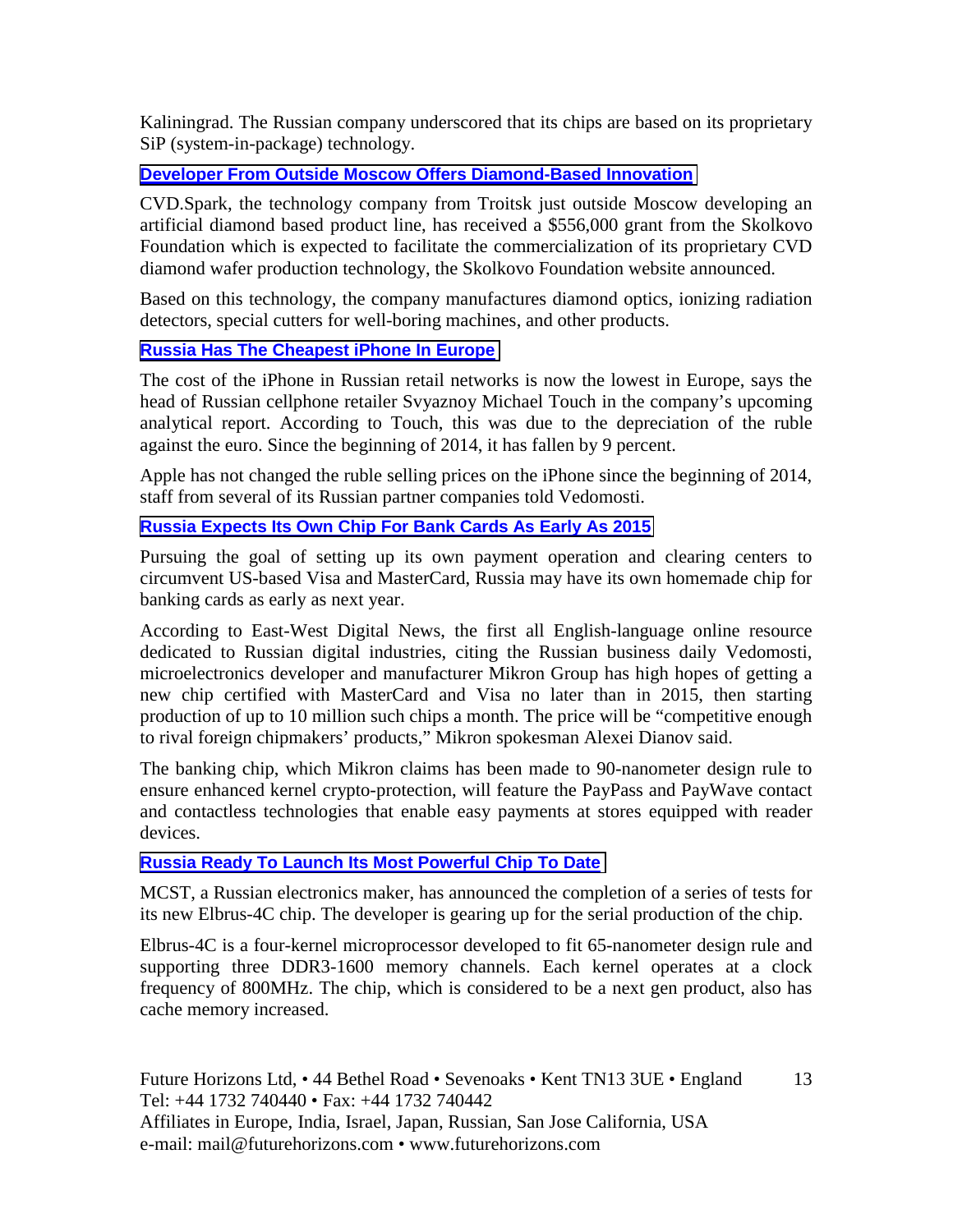The chip is powered by MCST's proprietary Elbrus operating system developed on Linux 2.6.33 kernel architecture. The Elbrus-4C is believed to be Russia's most powerful processor comparable in its key characteristics with the Intel i3 and Intel i5 chips (in the latter, 22-nanometer design rule is used, though).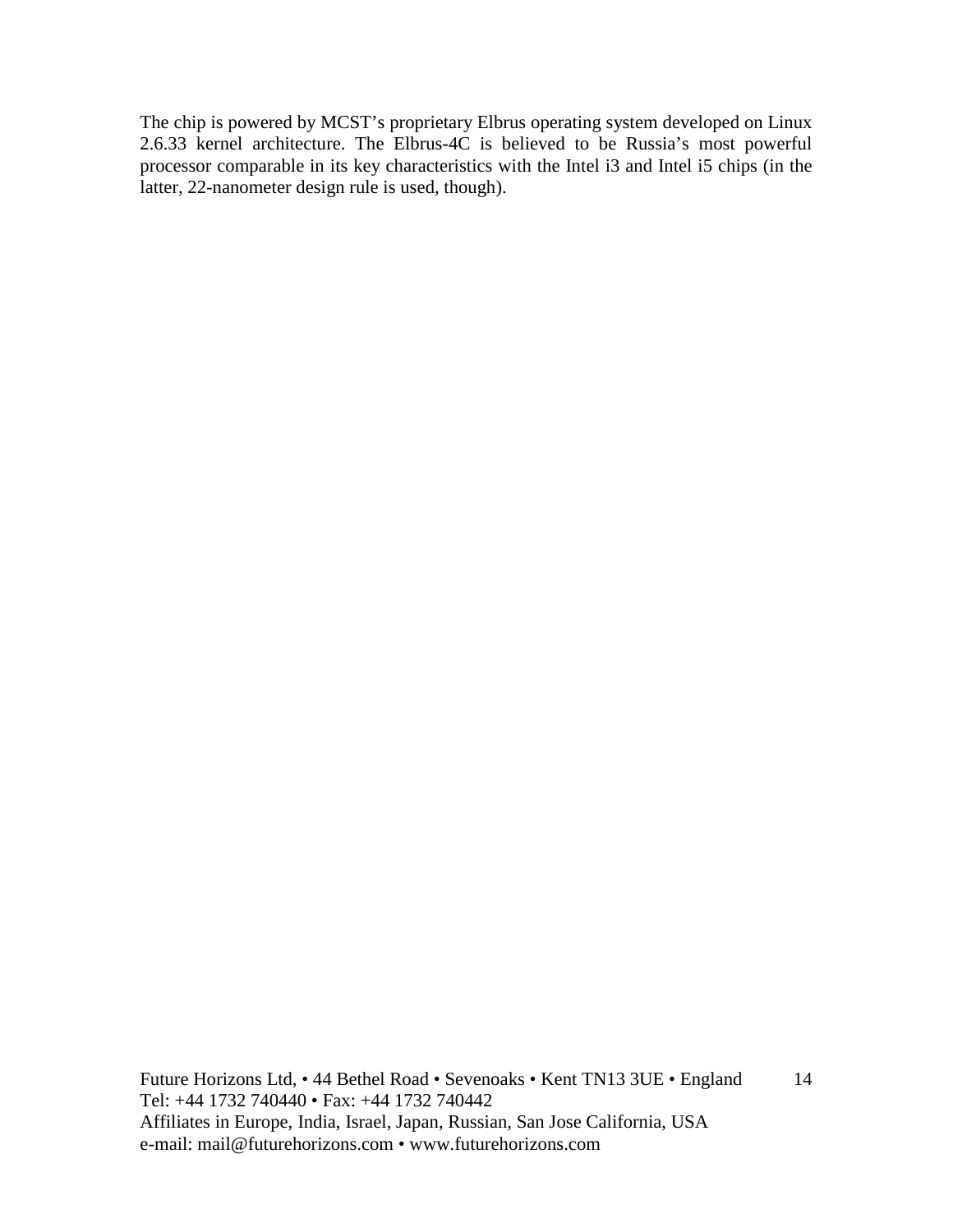# World Economic Round Up

Over the past year, Brazil's central bank has increased its benchmark bank borrowing rate from 7.25 percent to 11 percent, among the more aggressive emerging market campaigns to keep inflation within the 2.5 percent to 6.5 percent band it is required to achieve annually. Those rate increases are still working through Brazil's economy, and the effort to hold down inflation has been helped recently by new government assurances that it will hit a budget surplus target, in addition to the recent appreciation of Brazil's currency. Inflation has been pushed up by a spike in food prices in March caused by drought at the beginning of the year.

#### *The latest economic news by country to include USA, Europe, UK, Japan, China, Asia Pacific and India can be found each month in our [Semiconductor Monthly](http://www.futurehorizons.com/page/18/Global-Semiconductor-Report)  [Report.](http://www.futurehorizons.com/page/18/Global-Semiconductor-Report)*